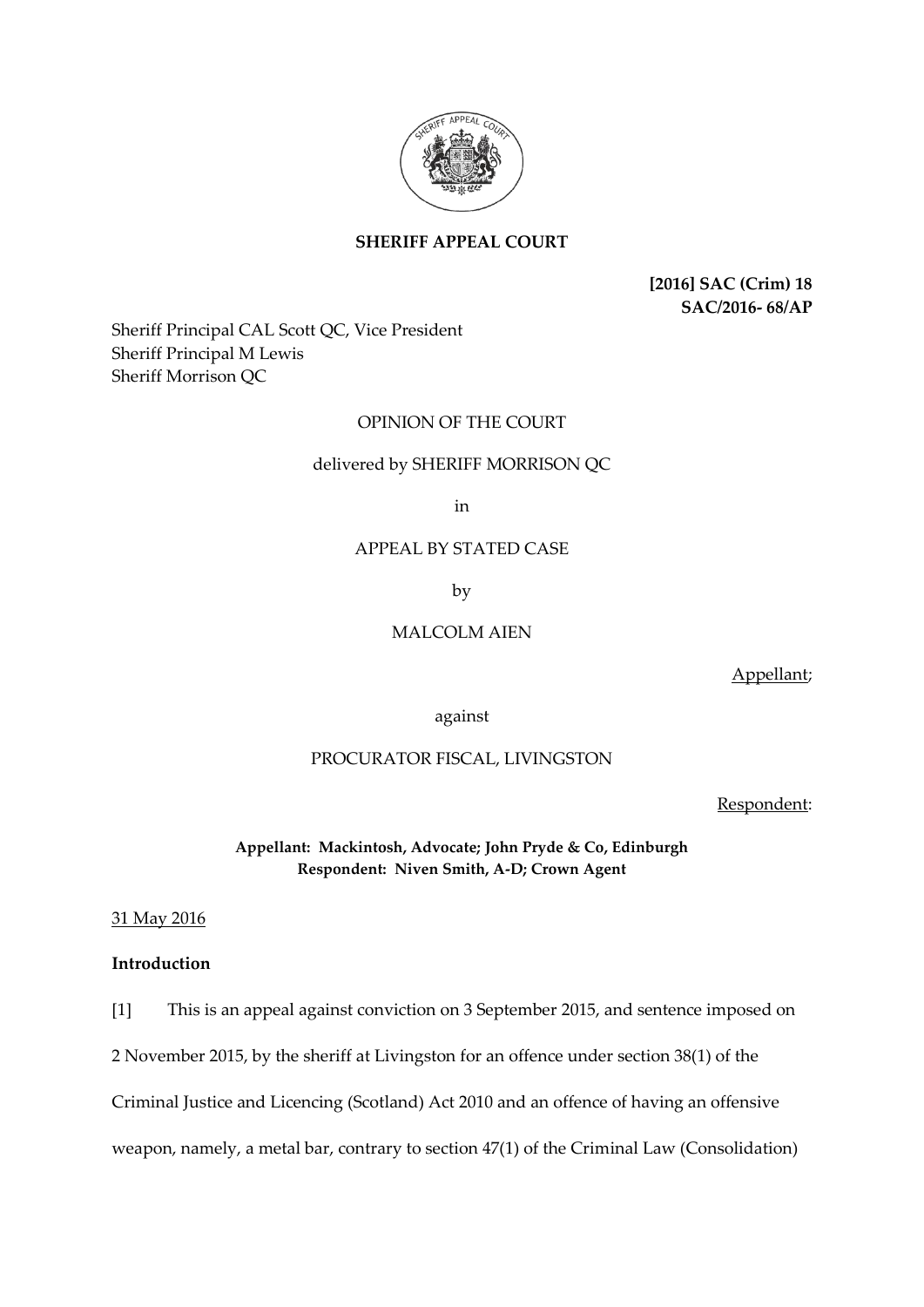(Scotland) Act 1995. The first charge included allegations of shouting, swearing, uttering threats of violence and repeatedly striking the windscreen of a motor car with the metal bar. The charge did not libel damage to the car. The appellant was sentenced to a community payback order with a supervision requirement and a requirement to perform 150 hours of unpaid work in respect of the two charges and was ordered to pay compensation of £1,000 to the complainer in respect of charge 1.

[2] The issue in this appeal was whether the case was one in which the court could, exceptionally, go behind the sheriff's assessment of credibility and reliability. At the end of the hearing of the appeal, we quashed the conviction and indicated that we would give reasons later.

#### **The facts and background**

[3] The undisputed facts were that the complainer, Mr Nicol, went, on 20 December 2013, to collect his daughter for contact from the child's mother, Miss Aien, at her house. There was a disagreement about when contact was to start. Mr Nicol then waited in his car with his partner, Miss Harkins. There was a telephone call between Miss Aien's house and the appellant, Miss Aien's brother, at his work. The appellant drove in his van to his sister's house. There had been civil proceedings between Mr Nicol and Miss Aien and Mr Nicol had contact rights. Relations between the two families, including the appellant's mother, were strained.

[4] There were disputes in the evidence as to who telephoned whom and whether it was about the birthday of Miss Aien's son or about Mr Nicol being at the house, and as to what the appellant did, whether he had a metal bar and what he did with it if he had.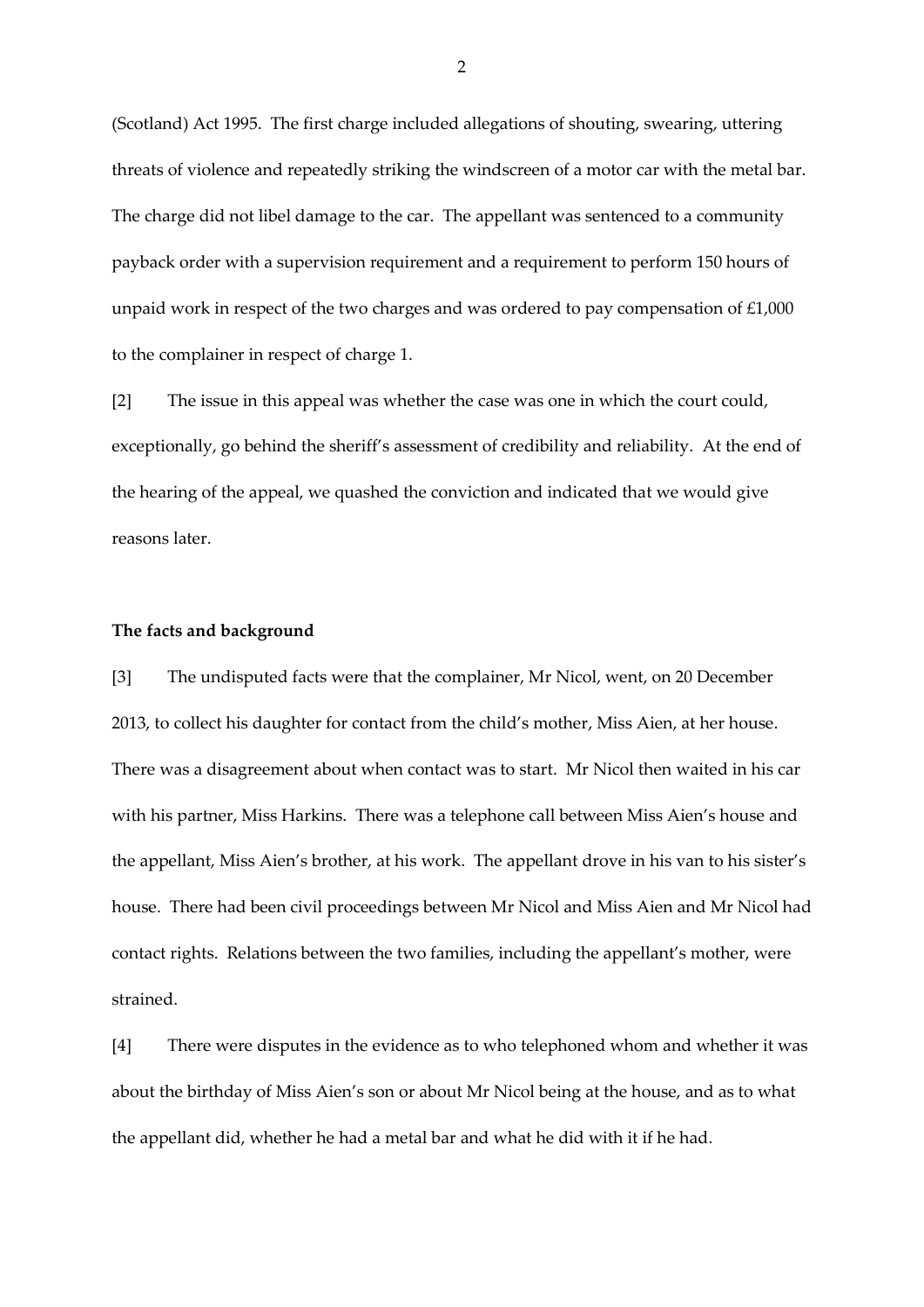[5] By joint minute, Mr Nicol's statement to the police shortly after the incident was admitted as evidence, as was the appellant's interview with the police; both these documents were included in the appeal print. The statement of the appellant's mother, who died in the Summer of 2014 but was present in the house at the time of the incident, was admitted in evidence under section 259 of the Criminal Procedure (Scotland) Act 1995. That statement was not included in the appeal print but was produced, without objection, by counsel for the appellant in this appeal. A statement of Miss Aien is included in the appeal print, without explanation.

[6] The sheriff found that Miss Aien telephoned the appellant and that he, after he arrived at his sister's house, shouted, swore and uttered threats of violence towards Mr Nicol, went to his van, returned to Mr Nicol's car carrying a metal pole and repeatedly struck Mr Nicol's car, principally on the window (in fact, the windscreen), with the metal pole. Mr Nicol and Miss Harkins were terrified and Mr Nicol called 999.

[7] The sheriff accepts, in paragraph [18] of the stated case, that there was no evidence that there was damage to Mr Nicol's vehicle. The sheriff made no finding of fact that there was damage.

[8] In the application for a stated case, the ground of appeal against conviction was that the sheriff erred in ignoring the lack of damage to Mr Nicol's car and, accordingly, no reasonable sheriff properly directed could have returned a verdict of guilty. Though not express, the implication is that, in the absence of evidence of damage, the sheriff could not have found Mr Nicol and Miss Harkins credible and reliable witnesses in relation to the charges. The sheriff directed her attention to the question of whether there was evidence that there was no damage and concluded that she could not find it established that there was no damage to Mr Nicol's car. She records in her note that Mr Nicol did not answer the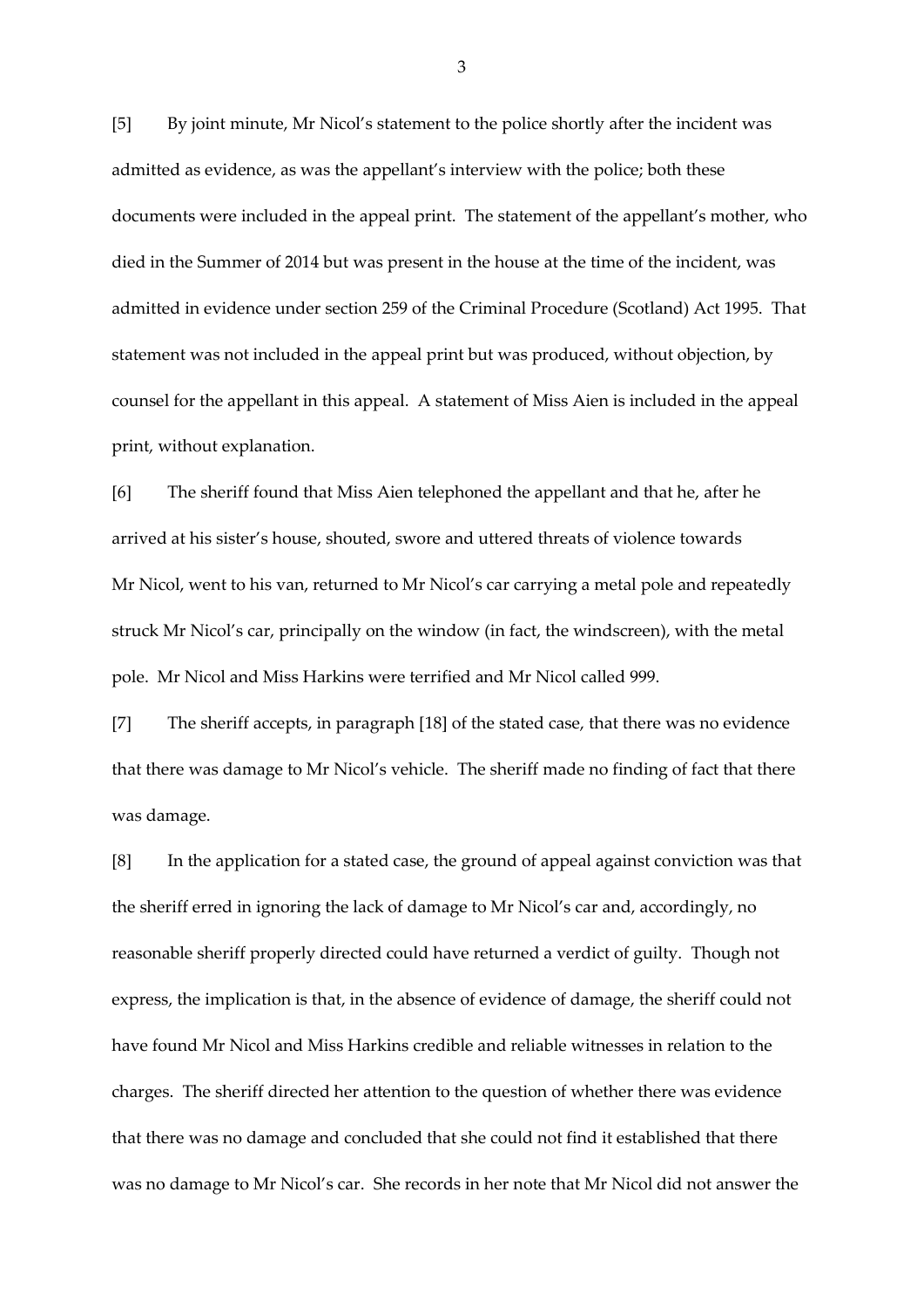question whether there was damage, Miss Harkins said that as far as she knew there was no damage, and PC McCartney, who arrived at the scene shortly after the incident, did not recall looking at the car and could not speak to the question of damage.

[9] In finding Mr Nicol and Miss Harkins credible and reliable witnesses, the sheriff had regard to the fact that the appellant was not known to Miss Harkins before the incident and not involved in any dispute with the Aien family. The sheriff found in paragraph [12] that the statement of the appellant's mother was, in a number of respects, consistent with the accounts given by the Crown witnesses, Mr Nicol and Miss Harkins, and, in paragraph [13], that the statement supported the Crown case that the appellant had gone to his sister's house to "sort out" Mr Nicol. Furthermore, the sheriff stated that the appellant's evidence did not sit well beside the other evidence, most notably, that contained in his mother's statement.

### **The submissions**

[10] Before us, counsel for the appellant argued that (1) given that there was no evidence of damage, the sheriff could not have believed Mr Nicol and Miss Harkins; (2) the sheriff could not have found Miss Harkins to be an independent witness and (3) the sheriff had relied on the section 259 statement of the appellant's mother which in fact contradicted the Crown evidence. In relation to the first argument, the point was, essentially, that the Crown witnesses could not be believed if there was no evidence of damage. In relation to the second argument, it was wrong of the sheriff to treat Miss Harkins as if she were an independent witness because, as was recorded by the sheriff, she was Mr Nicol's partner at the time of the incident and married him before the trial. The sheriff's reasoning for believing Miss Harkins was that the appellant was not known to her and she was not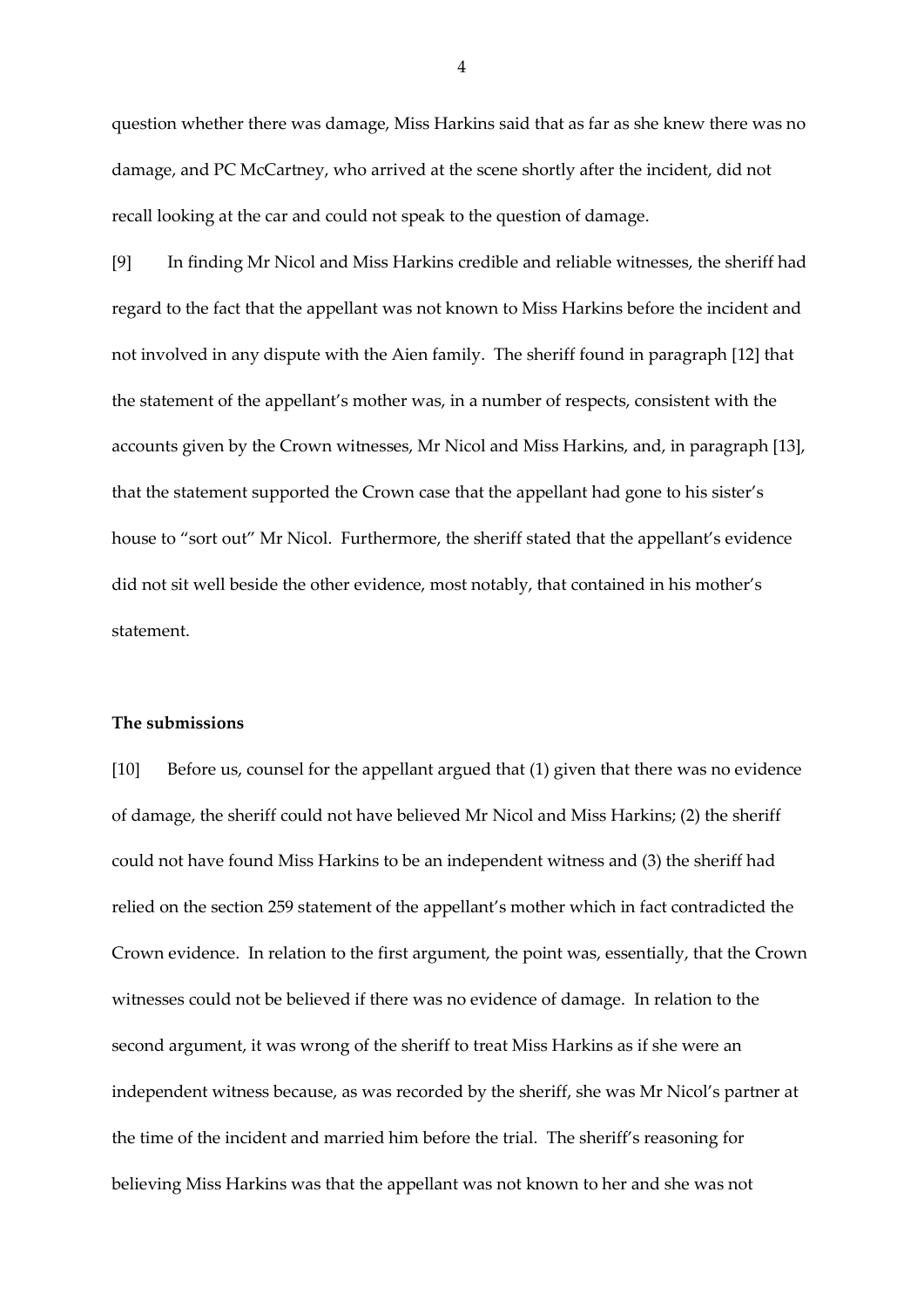involved in any Aien family dispute. More importantly, in relation to the third argument, the sheriff was wrong to find support for the Crown case in the statement of the appellant's mother. Our attention was directed to that statement which appeared to be consistent with the appellant's statement to the police and did not appear to contain anything to support the sheriff's assertion that it supported the Crown evidence that the appellant had gone to sort out Mr Nicol. It contradicted the Crown evidence of the appellant having a metal bar.

[11] Mindful of the reluctance of an appellate court to go behind the findings of a judge at first instance on credibility and reliability, counsel referred us to three cases to support the proposition that , exceptionally, the court might do so. These were *Ballantyne v Mackinnon*, 1983 SCCR 97; *Cartner v Farrell*, 2013 JC 251, in particular at paragraphs [14] and [15]; and *McKim v Richardson*, 2011 SCCR 57.

[12] For the Crown, the advocate-depute accepted that there was a difficulty in the analysis by the sheriff of the section 259 statement of the appellant's mother, but that, since it was not mentioned in the grounds of appeal, the issue was not focussed for the sheriff when preparing the stated case. He drew our attention to the reference in *Cartner*, above, at paragraph [14], to an appeal being dependent on the judge at first instance dealing with the reasons for the findings and the "decisions challenged". It was submitted that the court, exercising its powers under section 182(6) of the 1995 Act, could remit to the sheriff for amendment to deal with the issue. He went on to accept that, if the court were minded to find this an exceptional case, there was little that he could say.

#### **Should the appeal be allowed?**

[13] A difficulty in this appeal is that the sheriff has not set out the relevant evidence of each witness. The sheriff *refers* to, but does not set out at all, evidence in explaining why a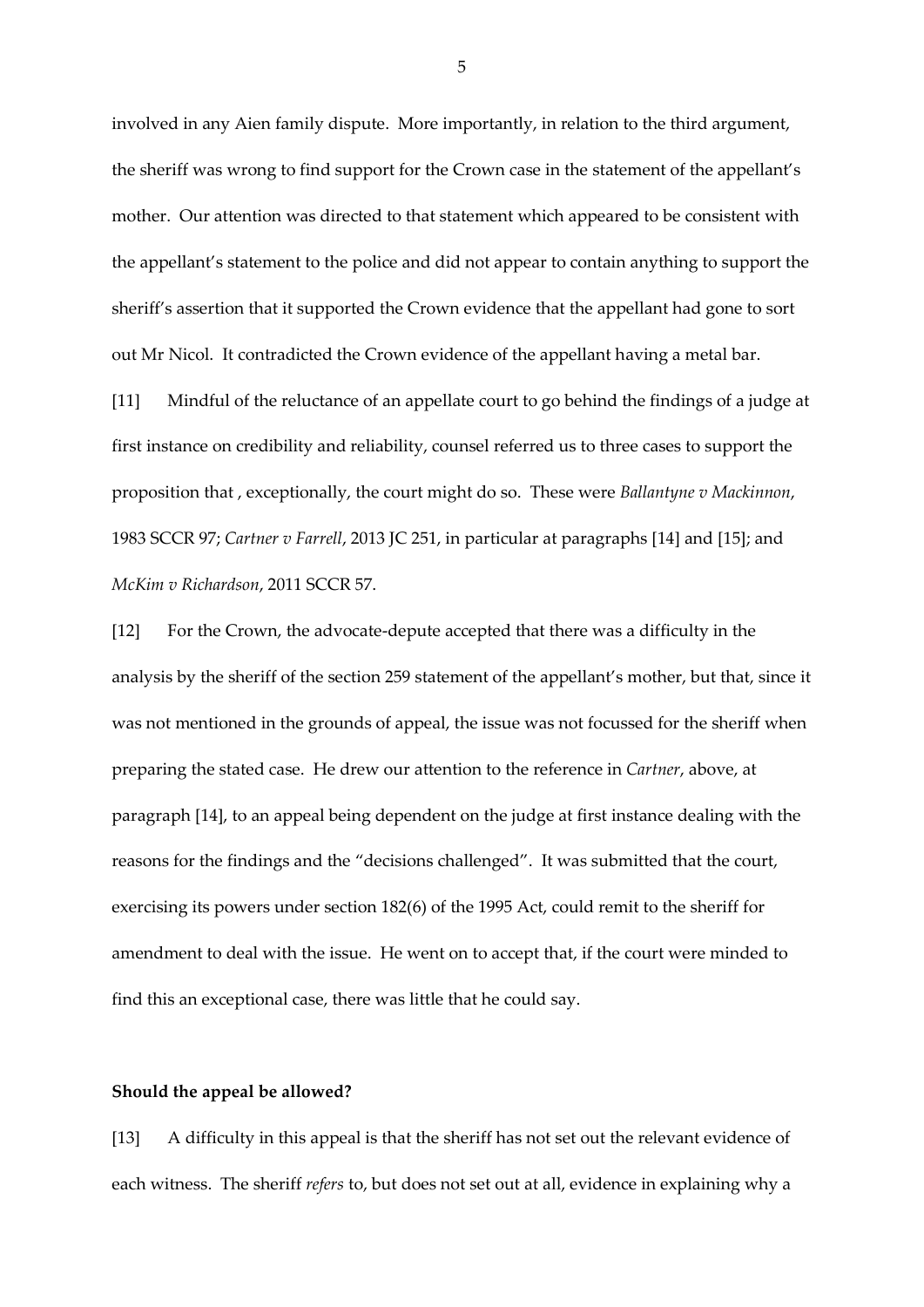witness's evidence was consistent or not consistent with other evidence or why the appellant was not credible. In paragraph [12] of her note, it is stated that the section 259 statement was, in a number of respects, consistent with the accounts of Crown witnesses, but only one is mentioned (in the next paragraph) which was that the appellant had gone to "sort out" Mr Nicol. That does not appear to be supported by the section 259 statement. The appellant's mother states that Miss Aien's son telephoned the appellant about his birthday (which is consistent with the appellant's statement at interview). She goes on to state that she told the appellant that Mr Nicol was there. The sheriff states, at paragraph [13] that the appellant's mother asked him to come; but that is not stated in her statement. It is apparent also that that statement contradicts the Crown evidence about the metal bar: the presence and use of a metal bar is expressly denied. The evidence of the appellant's sister and that of her son were said by the sheriff to have inconsistencies; and also the appellant's evidence did not sit well alongside their evidence. The sheriff does not set out what these inconsistencies were.

[14] In *Cartner*, above, at paragraph [14], Lord Bonomy, delivering the opinion of the court, emphasises the need for the judge at first instance to give an account of the material events of the trial, of the evidence led and the court's reasoning for making the findings and decisions challenged though every last word of evidence need not be noted.

[15] We consider that the sheriff was wrong to approach the issue of damage to Mr Nicol's car from the point of view of whether the evidence was that there was no damage rather than considering whether there was evidence of damage (of which she concedes there was none and makes no finding of damage). The sheriff was thus led into considering that the ground of appeal presupposed that damage would be caused if the appellant acted in the way spoken to by Mr Nicol and Miss Harkins. The sheriff goes on to consider what is in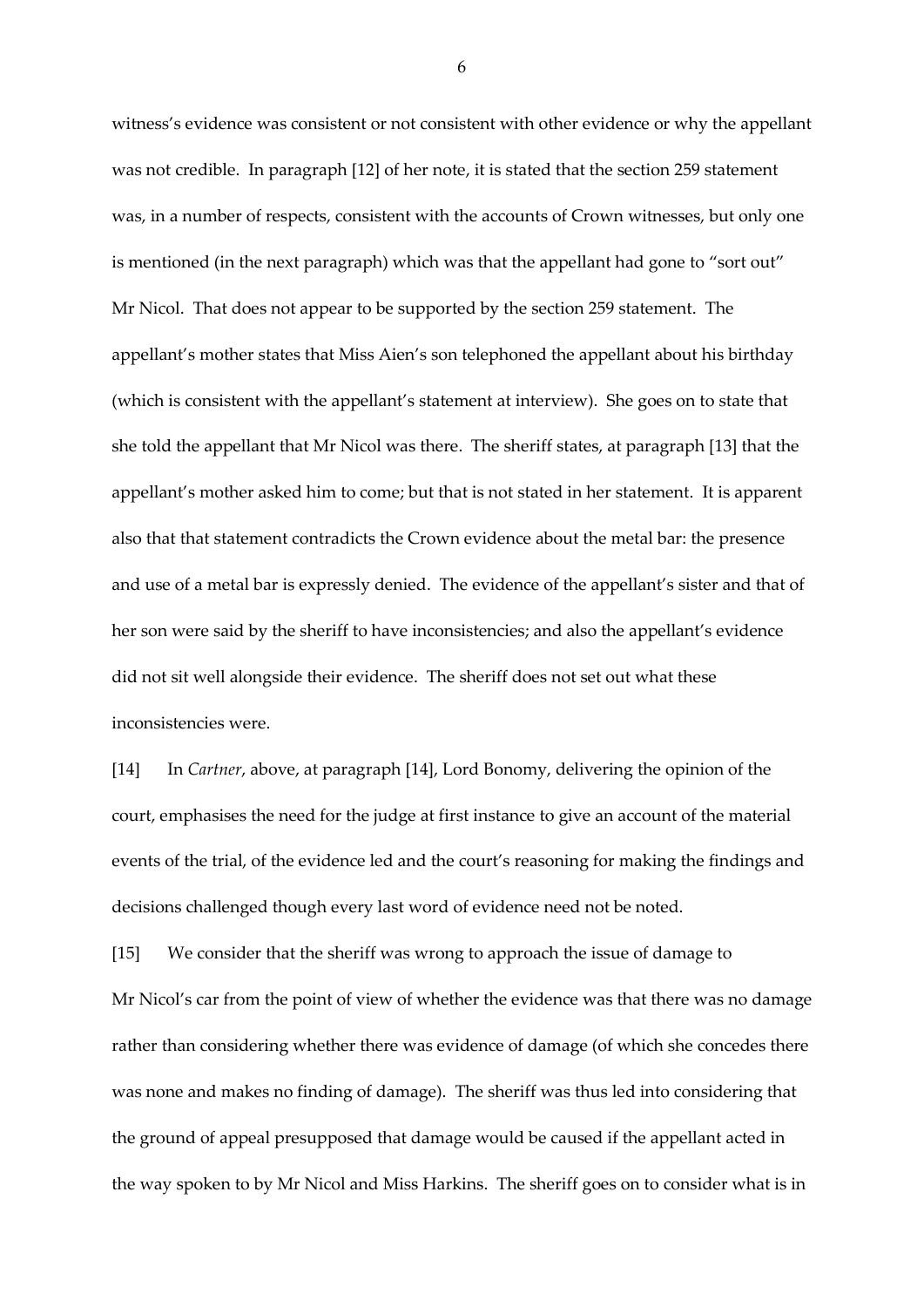judicial knowledge about whether a windscreen might not be damaged by being struck. She does not deal with the issue of why, given that there was no evidence of damage, Mr Nicol and Miss Harkins should, nonetheless, be believed except to state, in paragraph [25], that the evidence was that the car window was struck with force, there was no evidence that it shattered, but it did not follow that its remaining intact meant that the witnesses were lying. It seems to us that that rather begs the question as there was no evidence that the windscreen was struck other than what Mr Nicol and Miss Harkins said. In relation to the independence of Miss Harkins, we simply comment that she appears to be no more independent than any of the other civilian witnesses; but we do not rest our decision on that ground.

[16] We have come to the conclusion that this is a case in which we can look behind the sheriff's assessment of the evidence of the Crown witnesses. Having regard to the absence of evidence of damage, and the section 259 statement of the appellant's mother, there is not an adequate explanation given by the sheriff for accepting the evidence of Mr Nicol and Miss Harkins. We are not persuaded that we should remit to the sheriff for further reasoning in relation to the section 259 statement. Although this was not a ground of appeal for the stated case, as was submitted by counsel for the appellant, it was the sheriff who introduced the statement and her interpretation of it as part of her reasoning for reaching her conclusions on credibility and reliability. She has given her reasons. We do not consider it necessary, therefore, to remit to the sheriff for her reasons.

[17] Accordingly, we answer the first question for the opinion of the court – was the sheriff entitled to convict the appellant – in the negative. In the light of that decision, and having quashed the conviction, it is not necessary for us to consider the other two questions, whether the sentence was excessive or the compensation order competent.